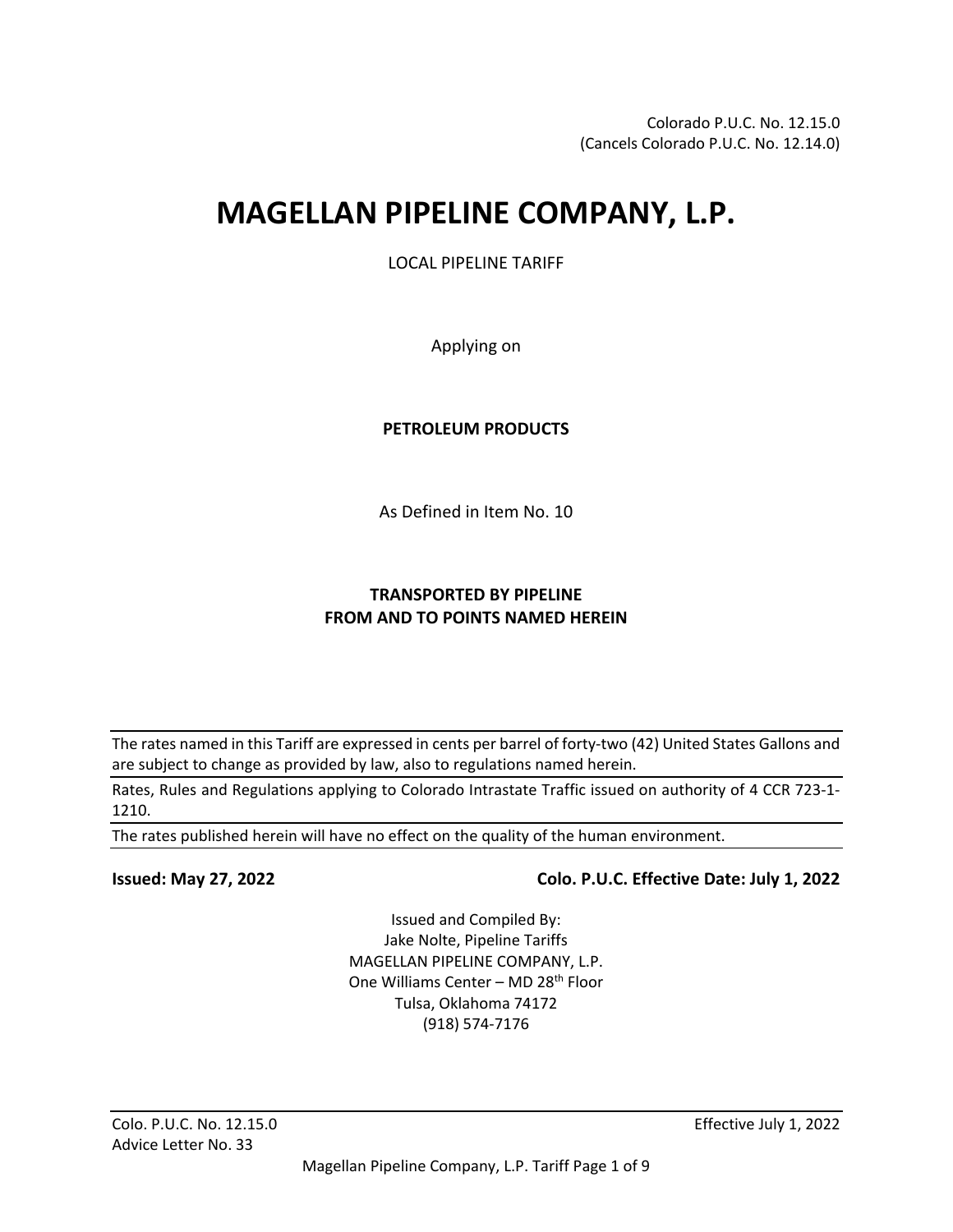| TABLE OF CONTENTS | <b>PAGE</b> |
|-------------------|-------------|
|                   |             |
|                   |             |
|                   |             |
|                   |             |
| Map.              |             |

# **ABBREVIATIONS AND REFERENCE MARKS**

| F.E.R.C.    | <b>Federal Energy Regulatory Commission</b>              |
|-------------|----------------------------------------------------------|
| Colo P.U.C. | The Public Utilities Commission of the State of Colorado |
| No.         | Number                                                   |
| 비           | No terminal facilities provided by the Carrier.          |
| [S]         | Intrastate rate only                                     |
| [ט]         | Unchanged rate                                           |
| [I]         | Increased rate                                           |
| [D]         | Decreased rate                                           |
| [C]         | Canceled                                                 |
| [W]         | Change in wording only                                   |

### **TARIFF FILING EXPLANATORY NOTES**

Colorado P.U.C. No. **[W]** 12.15.0 12.14.0 is issued to increase all rates in Item No. 125.

The rates published herein will have no effect on the quality of the human environment.

| ALPHABETICAL LIST OF POINTS FROM AND TO WHICH RATES IN SECTION 2 APPLY |                    |  |                             |                    |
|------------------------------------------------------------------------|--------------------|--|-----------------------------|--------------------|
| Points from which rates apply                                          | <b>Item Number</b> |  | Points to which rates apply | <b>Item Number</b> |
| Commerce City, Colorado                                                | 125                |  | Dupont, Colorado            | 125                |
|                                                                        |                    |  | Fountain, Colorado          | 125                |
|                                                                        |                    |  | Denver, Colorado            | 125                |
| Dupont, Colorado                                                       | 125                |  | Commerce City, Colorado     | 125                |
| Denver, Colorado                                                       | 125                |  | Dupont, Colorado            | 125                |
|                                                                        |                    |  | Fountain, Colorado          | 125                |
|                                                                        |                    |  | Commerce City, Colorado     | 125                |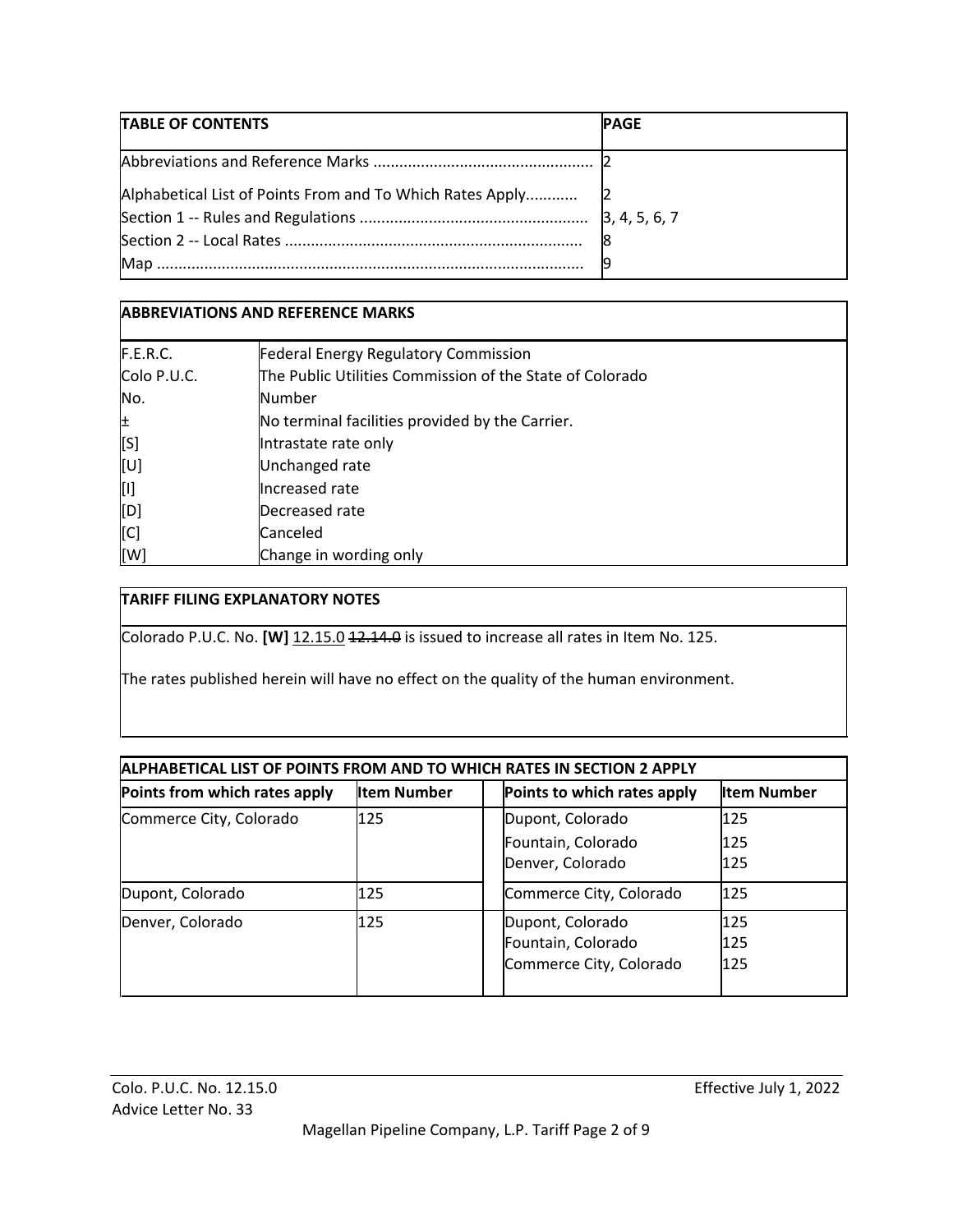# **SECTION 1**

#### **RULES AND REGULATIONS**

The Magellan Pipeline Company, L.P., hereinafter referred to as "Carrier", will receive petroleum products for transportation under the following conditions:

#### **Item No. 10. PETROLEUM PRODUCTS DEFINED**

Where the term "petroleum product" is used herein and meeting all specifications referenced in Item 15, the same refers to:

| Unleaded Gasolines | Jet Fuels-Commercial | <b>Fuel Oil Distillates</b> |
|--------------------|----------------------|-----------------------------|
| Jet Fuels-Military | Gasoline Feedstock   | Distillate Feedstock        |

#### **Item No. 12. VOLUME CORRECTIONS AND TENDER DEDUCTIONS**

SECTION A. In measuring the quantity of petroleum products received and delivered, correction shall be made from volume at actual or observed temperature to volume at sixty (60) degrees Fahrenheit.

SECTION B. A tender deduction of one-tenth of one percent (0.1%) by volume will be made on the quantity of petroleum products accepted for transportation from all Origins.

#### **Item No. 15. TESTING**

Petroleum products shall be accepted for transportation only when such petroleum products meet all required product specifications as uniformly established by Carrier as stated in the following documents and found at the public website [www.magellanlp.com/WhatWeDo/ProductSpecs.aspx](file://mmplp.net/share$/Compliance_and_Tariff/Tariff/99yr/bat/Regulatory-Tariffs/Tariffs/MPL,%20LP/COPUC/Current%20Tariffs/www.magellanlp.com/WhatWeDo/ProductSpecs.aspx) or on request. Each product grade document and its effective date are identified below.

| PRODUCT GRADE DOCUMENT TITLE               | <b>EFFECTIVE DATE</b> |
|--------------------------------------------|-----------------------|
| A – Premium Unleaded Gasoline              | 1/1/21                |
| A5 - Premium Unleaded Gasoline             | 1/1/21                |
| AMS – Premium Sub-Octane Unleaded Gasoline | 1/1/21                |
| Q - Commercial Jet Fuel                    | 2/19/2014             |
| V1 - Regular CBOB Unleaded Gasoline        | 1/1/21                |
| V2 - Regular CBOB Unleaded Gasoline        | 1/1/21                |
| VMS - Regular CBOB Unleaded Gasoline       | 1/1/21                |
| XU - Ultra Low Sulfur Diesel Fuel          | 12/1/2015             |
| YM – No. 1 Diesel Fuel                     | 12/1/2015             |

Notifications to Shippers of changes in these documents shall be made via this tariff. If a shipper should desire current product specifications, they may access the website mentioned above. Demonstration of conformance with the product specifications shall be made through the submission of a Certificate of Analysis that accurately represents the product characteristics. Certificates of Analysis shall be submitted by shipper, or shipper's delegate, via Carrier's data submittal process. Accuracy of the Certificate of Analysis is the sole responsibility of the party who establishes the Origin Release. Costs associated with handling, distribution, and disposal of products that enter the system that do not meet the product specifications shall be borne entirely by the party who establishes the Origin Release.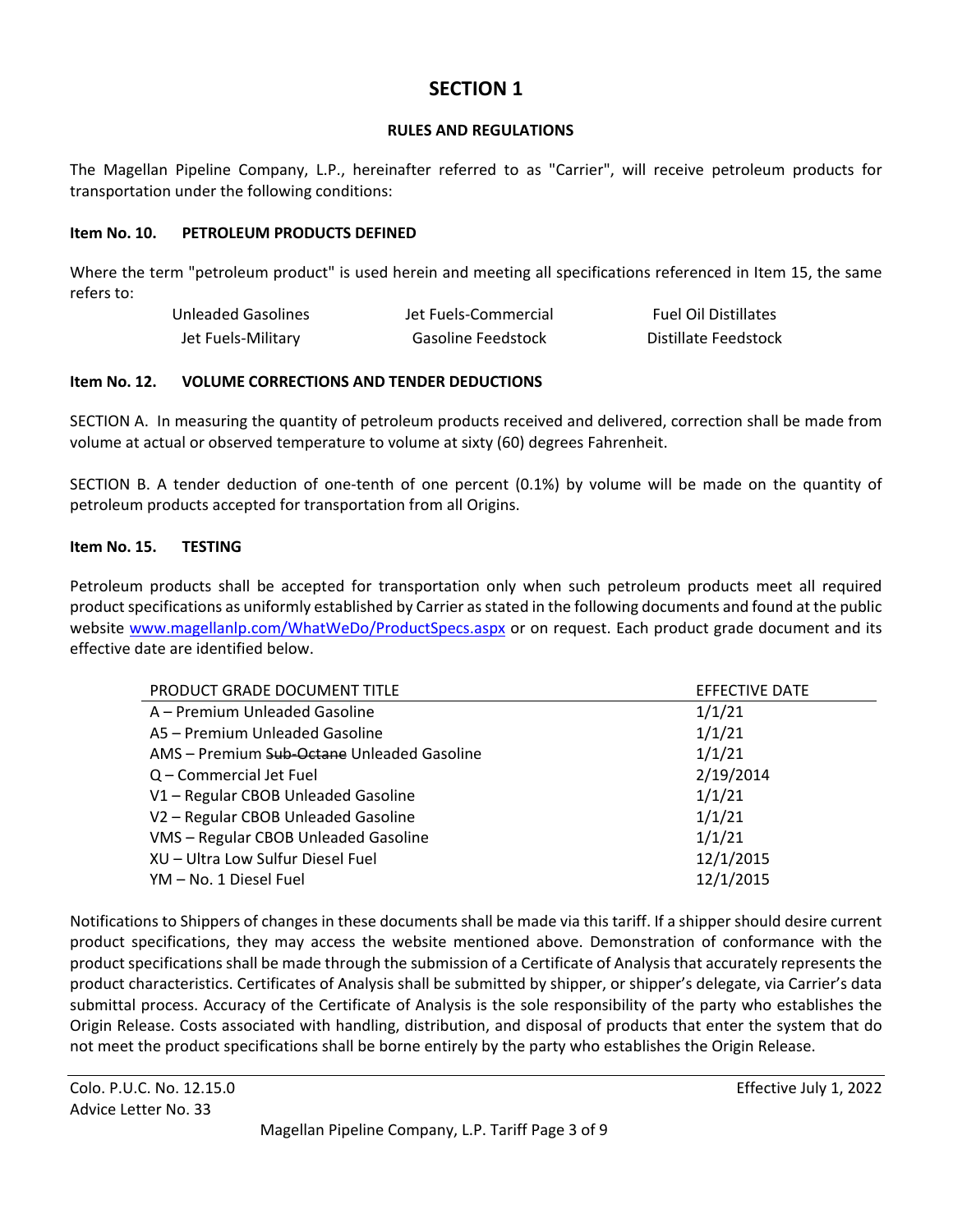Carrier may sample and/or test any shipment prior to acceptance or during receipt of shipment. In the event of variance between Carrier's test and shipper's certificate, Carrier's test results shall prevail.

#### **Item No. 20. MEASURING**

Carrier will gauge or meter petroleum products at origin at time of receipt and at destination at time of delivery. Shipper or consignee shall have the privilege of being present or represented at the time of measurement. Petroleum products will be received and delivered on the basis of volume corrections for temperature from observed temperatures to temperatures on the basis of sixty (60) degrees Fahrenheit.

Carrier will be obligated to deliver only that portion of such petroleum products remaining after deducting shipper's tender deduction referenced in Item No. 12.

#### **Item No. 25. FACILITIES AT ORIGIN AND DESTINATION**

#### SECTION A. Origin.

At the point of origin, Carrier will only provide, the facilities it deems necessary for the receipt of petroleum products into the pipeline and for the orderly scheduling of movements through the pipeline. Shipper or consignee will provide, at the point of origin, the equipment and facilities necessary to inject petroleum products at a pumping rate equal to Carrier's then-current rate of pumping on the pipeline.

#### SECTION B. Destination.

Carrier will provide, at the destination, the facilities it deems necessary for the orderly delivery of petroleum products from the pipeline. Shipper or consignee will provide, at the destination, arrangements and facilities necessary for receipt and further transportation or disposition of petroleum products delivered from the pipeline. Carrier assumes no responsibility, and shall have no obligation, to accept any petroleum product from any shipper at any time that the Carrier, shipper or consignee does not have facilities for promptly receiving such product from the pipeline at the destinations.

#### **Item No. 30. MINIMUM SHIPMENT**

A minimum of five thousand (5,000) barrels of one quality and specification of a "petroleum product" will be accepted for shipment from one or more shippers at one point of origin at one time. However, the minimum will not apply to buffer material required by Carrier to reduce contamination. Shipments involving line reversals will be accepted subject to delay until Carrier has accumulated a total of twenty-five thousand (25,000) barrels or more of the same or other products to move in the same section of the line in the same direction, at the same time.

#### **Item No. 32. MINIMUM CONSIGNMENT**

A total of not less than one thousand (1,000) barrels of a petroleum product may be consigned simultaneously by one or more shippers to any destination, providing there remains in the pipeline after delivery of such consignment at least three thousand (3,000) barrels of the same kind of a petroleum product consigned to a destination beyond such delivery point.

Any shipper desiring to tender petroleum products for transportation must submit a nomination to the Carrier before 12:00 noon Central Standard Time/Central Daylight Saving Time, whichever is applicable, on the fifteenth (15th) of the month preceding the month of movement. When the fifteenth (15th) of the month falls on a weekend,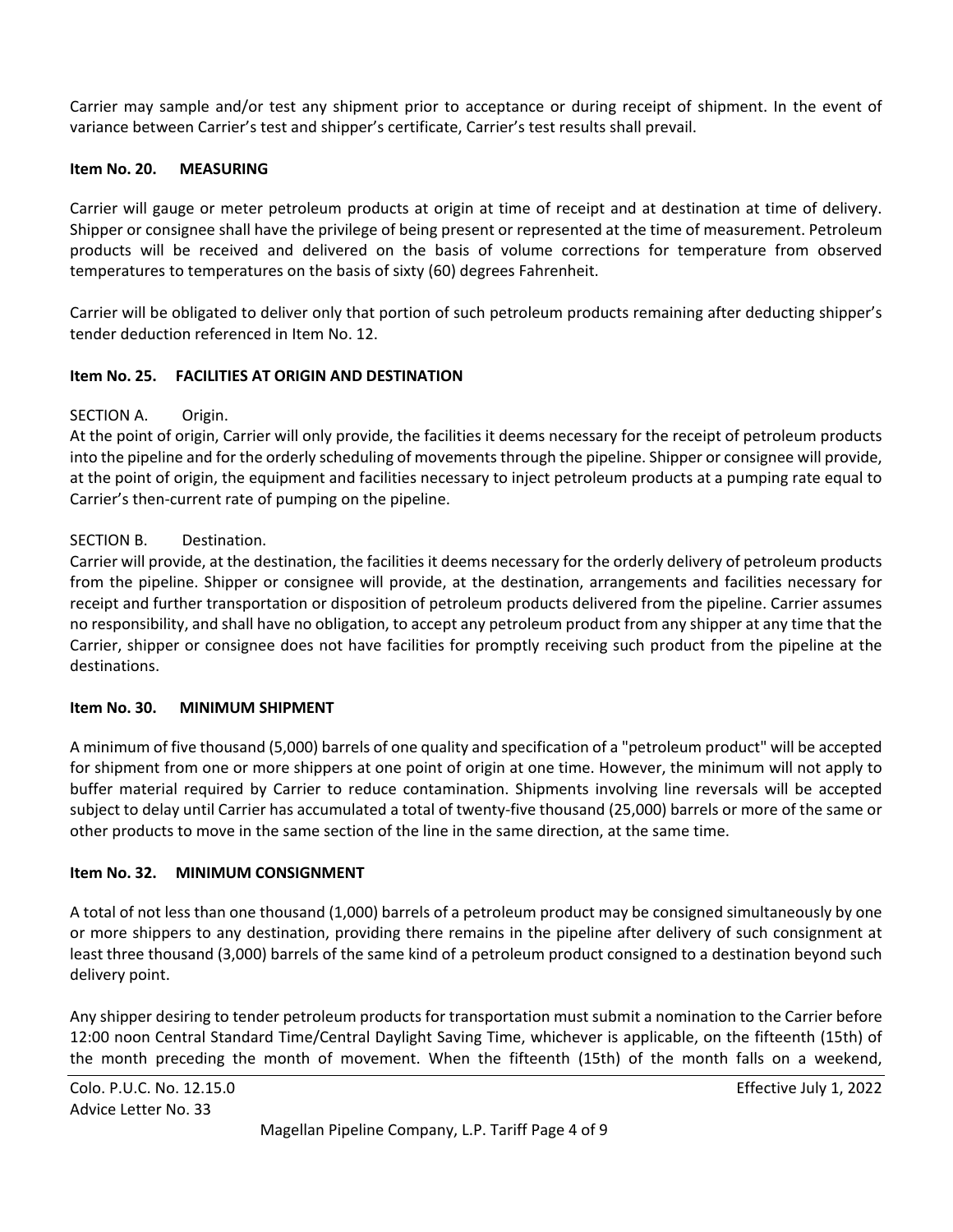nominations will be required prior to 12:00 noon Central Standard Time/Central Daylight Saving Time, whichever is applicable, on the preceding workday. When the fifteenth (15th) of the month falls on a holiday, nominations will be required prior to 12:00 noon Central Standard Time/Central Daylight Saving Time, whichever is applicable, two (2) workdays prior to the holiday. The nomination may be e- mailed, faxed or submitted via Carrier's ATLAS system. A nomination must specify, for each shipment, the quantity, Destination, and shipper. Unless such notification is made, the Carrier will be under no obligation to accept petroleum product for transportation.

#### **Item No. 35. MINIMUM DELIVERIES FROM CARRIER'S TERMINALS**

For delivery of petroleum products from Carrier's terminals, shipper or consignee shall provide the required motor tank trucks. Each tank truck to be loaded with petroleum products must have a minimum total capacity of two thousand five hundred (2,500) gallons.

#### **Item No. 40. DUTY OF CARRIER**

#### QUANTITY

The Carrier shall transport and deliver into terminal facilities at the applicable destination(s), with reasonable diligence, a quantity of petroleum products equal in volume to the quantity of petroleum product accepted for transportation, less the appropriate tender deduction, transmix allocation and any other volume reduction provided or referenced in this tariff. In the event of non-delivery due to interface cuts or other operating losses in excess of the tender deduction, the Carrier shall have the right to satisfy any claim by product replacement or cash payment.

#### **QUALITY**

Carrier shall have no duty to deliver petroleum product other than in conformance with state and federal governmental requirements for such petroleum product that apply to deliveries at the applicable destination, except as otherwise noted in the specifications that apply to deliveries at such destination as established by Carrier and set forth at the public website www.magellanlp.com/WhatWeDo/ProductSpecs.aspx.

#### **Item No. 45. IDENTITY OF SHIPMENT**

SECTION A. Carrier will use due diligence to maintain segregation of petroleum products consigned to storage facilities provided by the shipper or consignee, but reserves the right of substitution of a product of the same quality and specifications and the right of delivery of up to five hundred (500) barrels per shipment of interface mixture; provided, however, that if the shipper or consignee is unable to accept such mixture, Carrier will arrange for disposition and reimburse the shipper or consignee for actual volume not delivered at the current refinery market price of the lower valued product in the mixture.

SECTION B. It being impractical to maintain the identity of each shipment of petroleum products consigned to Carrier's storage facilities, Carrier reserves the right of substitution of gallonage, but not one kind of commodity for another.

### **Item No. 50. LIABILITY OF CARRIER**

Carrier shall not be liable for any delay in delivery or for any loss of product caused by an act of God, public enemy, quarantine, authority of law, strikes, riots, fire, floods or by act of default of shipper or consignee, or resulting from any other cause not due to the negligence of Carrier, whether similar or dissimilar to the causes herein enumerated. Any such loss shall be apportioned by Carrier to each shipment of product or portion thereof involved in such loss in the proportion that such shipment or portion thereof bears to the total of all product in the loss, and each shipper or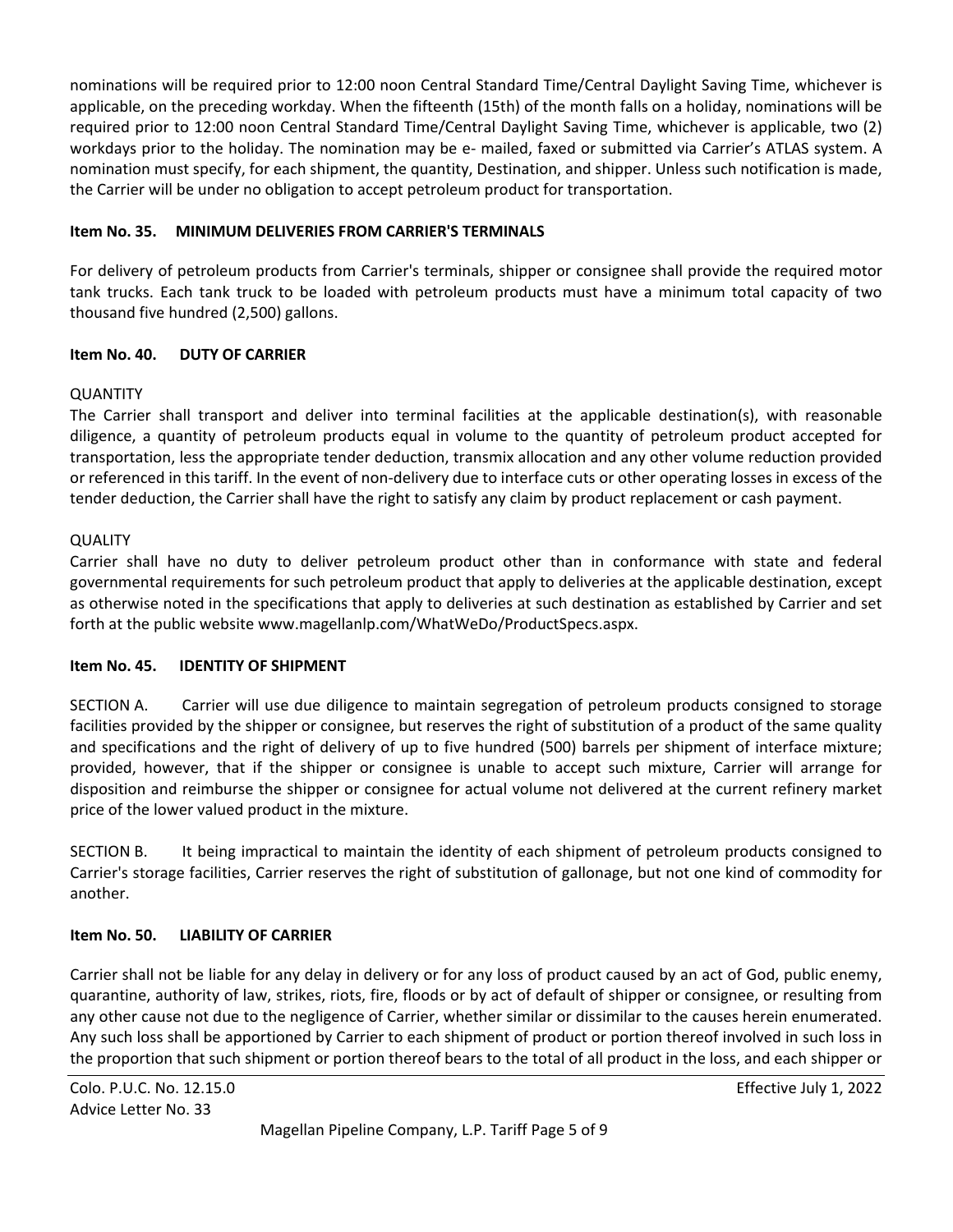consignee shall be entitled to receive only that portion of its shipment remaining after deducting his proportion as above determined of such loss. Carrier shall prepare and submit a statement to shippers and consignee showing the apportionment of any such loss.

The Carrier operates under this tariff solely as a provider of transportation and not as an owner, manufacturer, or seller of the product transported or stored hereunder, and the Carrier expressly disclaims any liability for any expressed or implied warranty for products transported or stored hereunder including any warranties of merchantability or fitness for intended use.

For all services provided for and received under this tariff, shipper will indemnify and defend Carrier from any claims, liabilities, or losses (including costs of defense and reasonable attorney's fees), including claims for personal injury, death, or property damage involving the Carrier, shipper, consignee, or third parties based on or arising out of Carrier's performance of such services where such services are performed in accordance with applicable federal, state, or local statutes, regulations or ordinances. This indemnification shall include but not be limited to services such as the provision of emergency response numbers and shall include claims of any nature, legal or equitable, whether based on strict liability, negligence, breach of warranty, or any other causes of action. Shipper shall not be obligated to indemnify, hold harmless, and defend Carrier to the extent Carrier's failure to perform a service herein stated shall have caused the loss, claims, or liabilities covered under this Item No. 50. This indemnification obligation shall not apply to losses or damages to the product transported or handled under this tariff, or for the failure of the Carrier's obligation to maintain and operate its facilities in a proper operating condition.

#### **Item No. 55. CLAIMS, TIME FOR FILING**

Notice of any claims for loss, damage or liability for or in connection with petroleum products ("Claim", whether one or more) must be made in writing to the Carrier within nine (9) months after delivery of the petroleum products at the applicable Destination(s), or, in the case of a failure of Carrier to so deliver, then within nine (9) months after a reasonable time for delivery has elapsed. Failure to give such notice of any Claim shall be deemed to be a waiver and release of such Claim and of all rights to assert such Claim, and Carrier shall have no liability or obligation with respect thereto.

Suit against Carrier for any Claim must be instituted within two (2) years and one (1) day from the day when notice in writing is given by Carrier to the claimant that Carrier has disallowed all or any part of such Claim. Any Claim for which suit has not been instituted in accordance with the foregoing provisions shall be deemed to have been waived, relinquished and released, and Carrier shall have no liability or obligation with respect thereto.

#### **Item No. 60. PRORATION OF PIPELINE CAPACITY**

When there is tendered to Carrier for transportation a quantity of petroleum products which exceeds the current capacity of the Carrier, the petroleum products offered by each shipper for transportation will be transported in such quantities and at such times to the limit of capacity so as to avoid discrimination among shippers.

### **Item No. 70. DEMURRAGE CHARGES**

In order to provide space for delivery of succeeding shipments into Carrier's facilities and otherwise to prevent or relieve congestion at Carrier's terminals, Carrier shall give notice to those shippers or consignees whose petroleum products are causing congestion directing them to remove such products. If the products of more than one shipper or consignee are causing congestion but less than all such products must be removed, the products specified in the notice shall be determined on a first-in--first-out basis. Products specified in the notice which are not removed at the close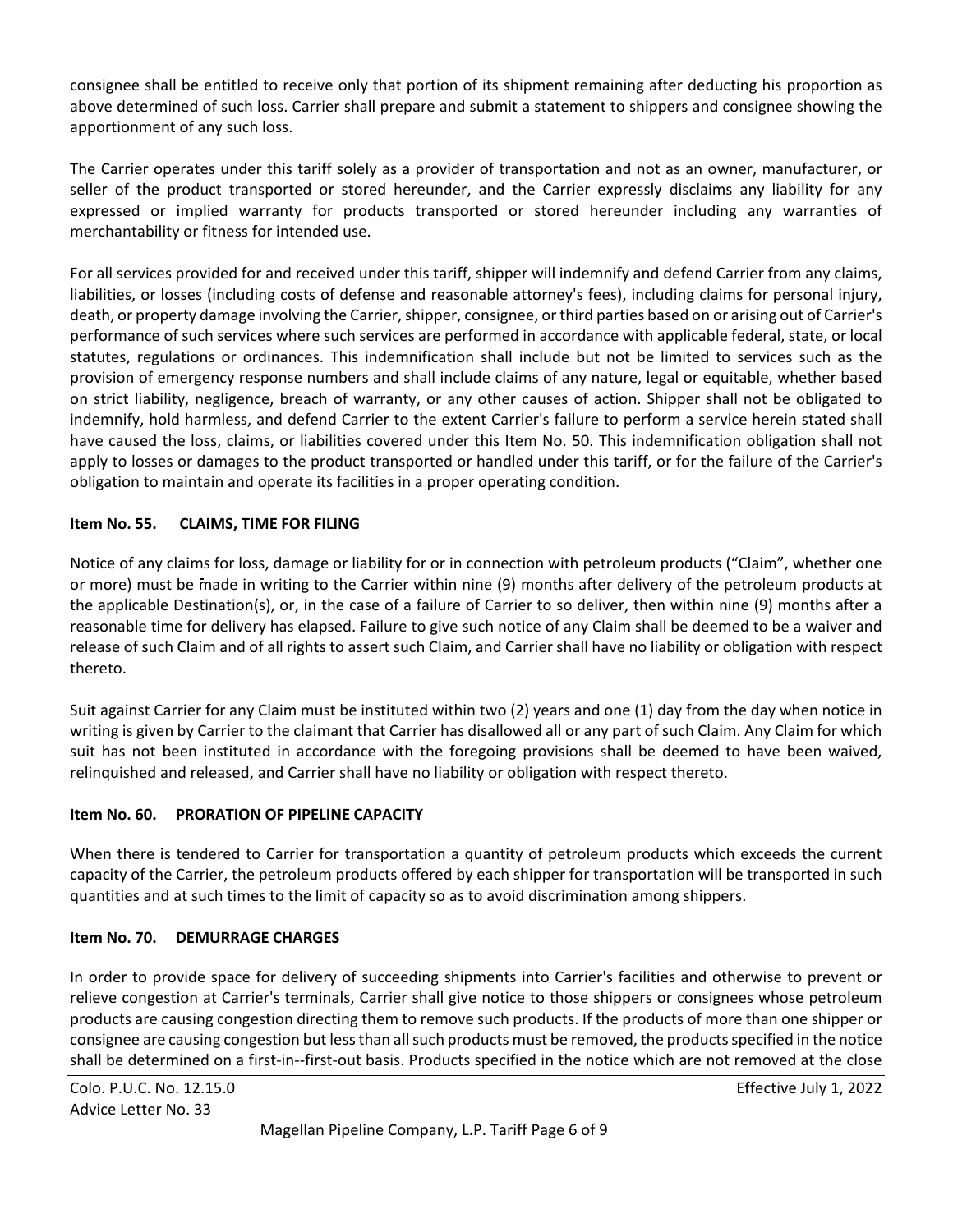of a thirty (30) day period, beginning the day after such notice is sent by the Carrier, shall be subject to a demurrage charge of **[U] 1.14** cents per barrel per day until removed. Demurrage charges shall be payable upon presentation of bill by the Carrier.

#### **Item No. 75. RECONSIGNMENT**

If no backhaul movement is required, and if current operating conditions permit, petroleum products in the custody of Carrier may be reconsigned to destinations named herein. No charge will be made for such reconsignment; however, the products so reconsigned shall be subject to the rates, rules and regulations applicable from point of initial origin to point of final destination on the date of such reconsignment.

#### **Item No. 79. TRANSMIX HANDLING**

It is inherent in the operation of a products pipeline that transmix, or interface mixture, will occur between batches. Carrier will dispose of the accumulated interface in the following manner:

Compatible interface mixture will be blended as can be. Carrier reserves the right to dispose of accumulated interface, including the right to sell such compatible interface on a bid or contractual basis for the account of its shippers at a private or public sale. Carrier will settle with each shipper for its share of blended interface volumes or the net proceeds of the sale less transportation charges.

Unless otherwise agreed upon between shipper and Carrier, transmix occurring in the Carrier's system shall be retained in Carrier's custody for disposal for the account of the shippers. The volume and proceeds for sales will be allocated as described above.

Each shipper's share of the transmix will be that percentage which its movements through the line represent to the total movements for all shippers through that line during a calendar month as near as operating conditions permit.

#### **Item No. 87. TAX REGISTRATION**

The Carrier shall require the shipper, consignee or consignor to provide proof of registration with appropriate Federal and State agencies for the collection of any sales and excise taxes. Failure to provide such proof of registration shall not relieve shipper, consignee or consignor of the appropriate tax liability.

Any charges levied against the Carrier by any State or Federal agency will be collected by the Carrier in accordance with the provision stated in tariff Item No. 90.

#### **Item No. 90. PAYMENT OF CHARGES FOR TRANSPORTATION AND OTHER SERVICES**

The charges for transportation, storage and services accruing on petroleum products accepted for shipment shall be based on the rate applicable to the destination at which delivery is made. If required, charges shall be prepaid at point of origin or shall be paid before release of petroleum products from the custody of the Carrier. Petroleum products accepted for transportation shall be subject to a lien for all lawful charges. Charges are due on receipt. If such charges are not paid in full within 15 days from the date of the invoice, Carrier shall have the right to assess finance charges on the entire past due balance (including principal and accumulated but unpaid finance charges) until paid in full at a rate of 25% APR. Carrier reserves the right to off-set any such charges against any monies owed to Shipper by Carrier or any Petroleum Products of Shipper in Carrier's custody.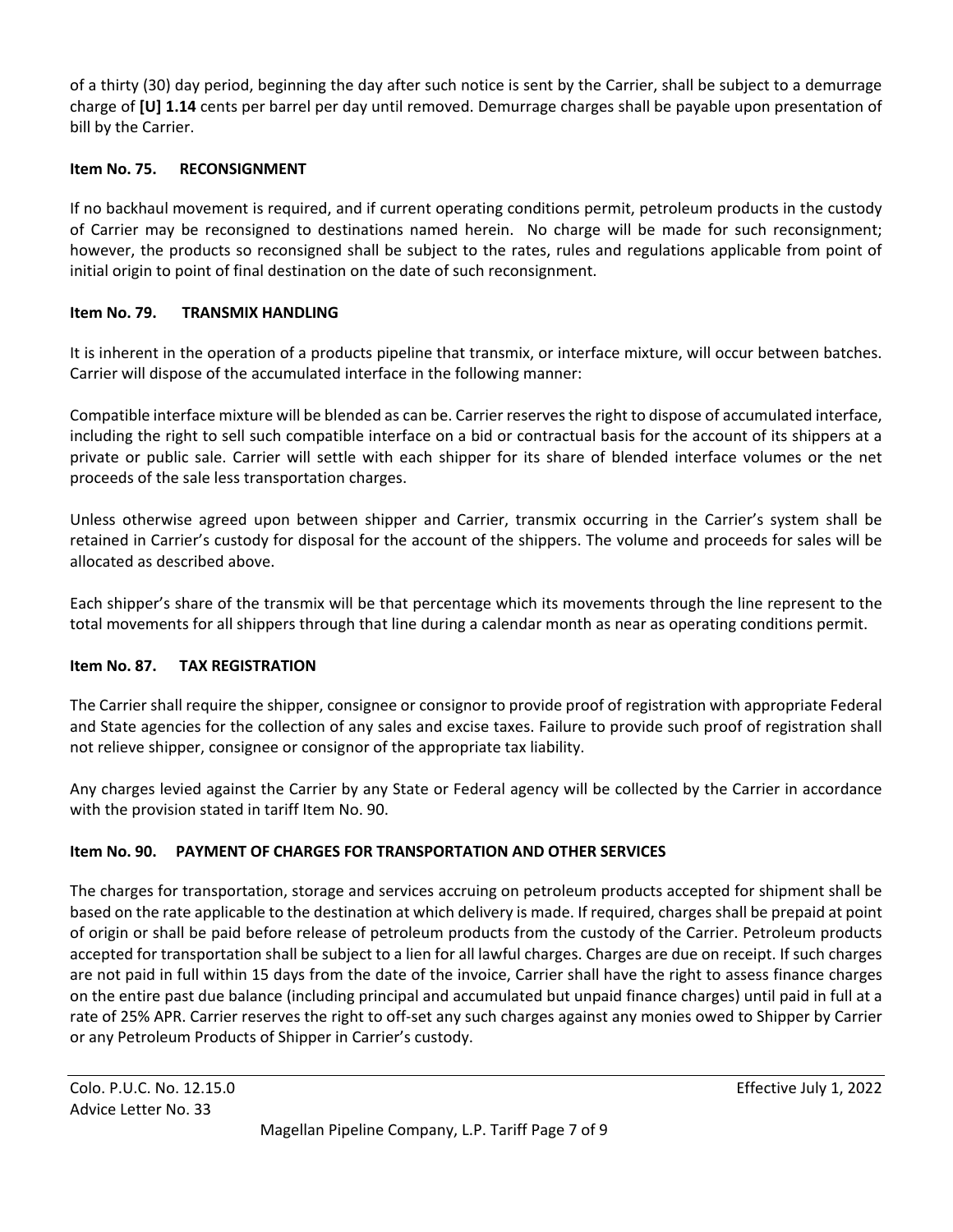# **SECTION 2**

#### **LOCAL RATES**

#### **for the**

#### **TRANSPORTATION OF PETROLEUM PRODUCTS**

#### **(as defined in Item No. 10)**

#### **BY PIPELINE**

All rates in cents per barrel of forty-two (42) United States Gallons. The rates contained in this section apply only via the lines of Magellan Pipeline Company, L.P.

**[I]** Increase. All rates on this page are increased.

| Item No.125<br>Rates in this item are for pipeline transportation only. |             |                          |             |  |
|-------------------------------------------------------------------------|-------------|--------------------------|-------------|--|
| ΤO                                                                      | <b>FROM</b> |                          |             |  |
|                                                                         | Dupont, CO  | <b>Commerce City, CO</b> | Denver, CO  |  |
| Dupont, CO                                                              |             | $[S]$ 35.52              | $[S]$ 35.83 |  |
| Fountain, CO                                                            |             | $[S]$ 98.42              | $[S]$ 99.28 |  |
| <b>Commerce City, CO</b>                                                | $[S]$ 35.52 |                          | $[S]$ 35.83 |  |
| Denver, CO                                                              |             | $[S]$ 35.83              |             |  |